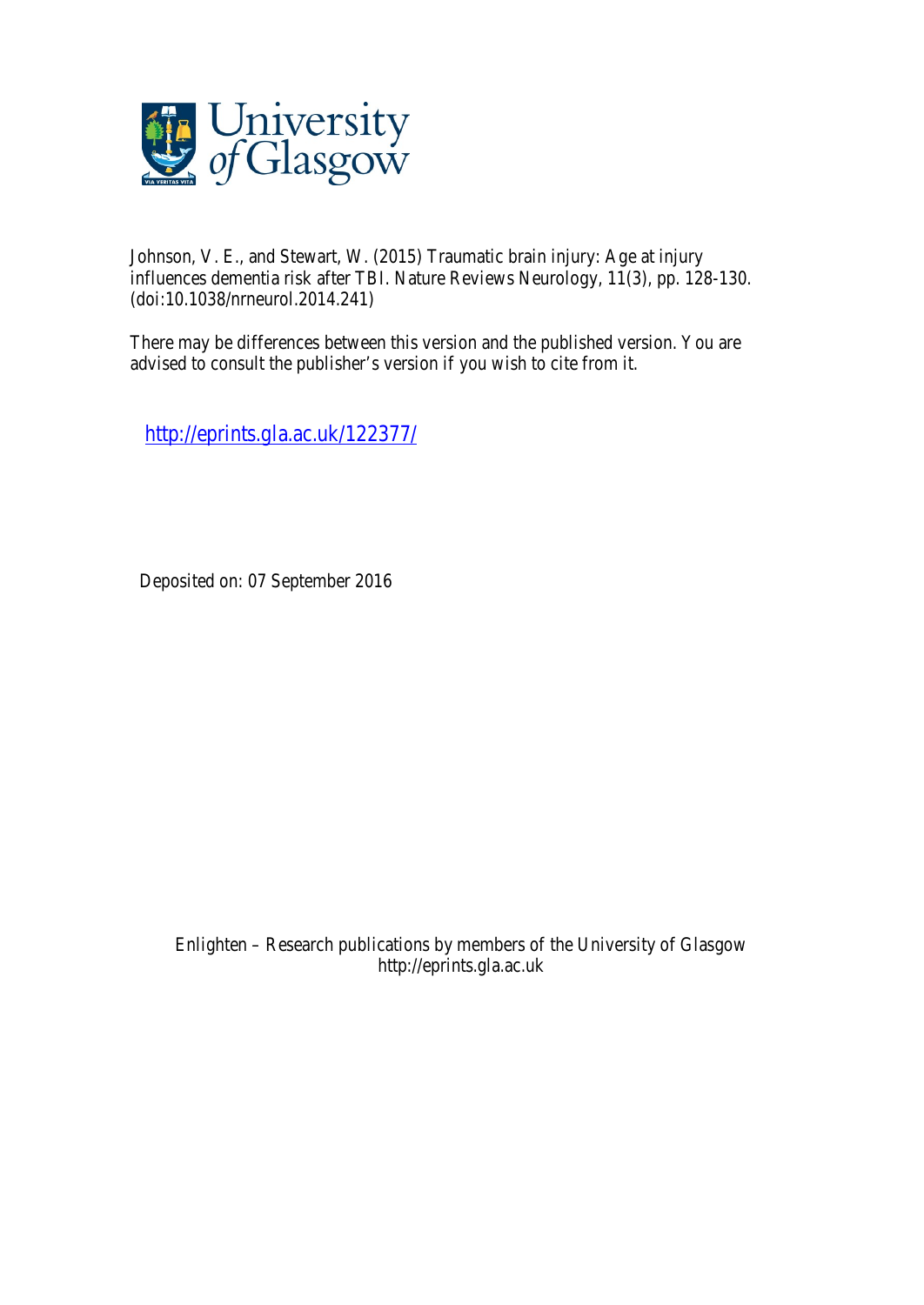Month 2015; doi:10.1038/

## **Age at injury influences dementia risk after traumatic brain injury**

## **Victoria E. Johnson and William Stewart**

Traumatic brain injury (TBI) is increasingly recognized as a risk factor for dementia. New data provide further support for this association, and demonstrate the influence of age at injury and injury severity on dementia risk post-TBI; revealing that even mild TBI increases dementia risk in those aged e65 years. Johnson, V. E. and Stewart, W. *Nat. Rev. Neurol.* advance online publication XX

The association between traumatic brain injury (TBI) and increased risk of dementia has garnered intense public and media interest in the past few years. In a newly published, comprehensive study of 164,611 patients with trauma aged e55 years at the time of injury, the strength of this association is explored further<sup>1</sup>; the results highlighting the influence of age on dementia risk following a TBI. In support of previous work, Gardner and colleagues<sup>1</sup> report an increased dementia risk following a single moderate to severe TBI across their patient cohort at up to 7 years of follow-up. Furthermore, an intriguing aspect of the analysis indicates that even a single, mild TBI might confer increased dementia risk in older patients; defined as those aged e65 at the time of injury. Thus, the implications of this study are that risk of neurodegeneration after TBI is influenced not just by the severity of the initial injury, but also by the patient's age at the time of injury.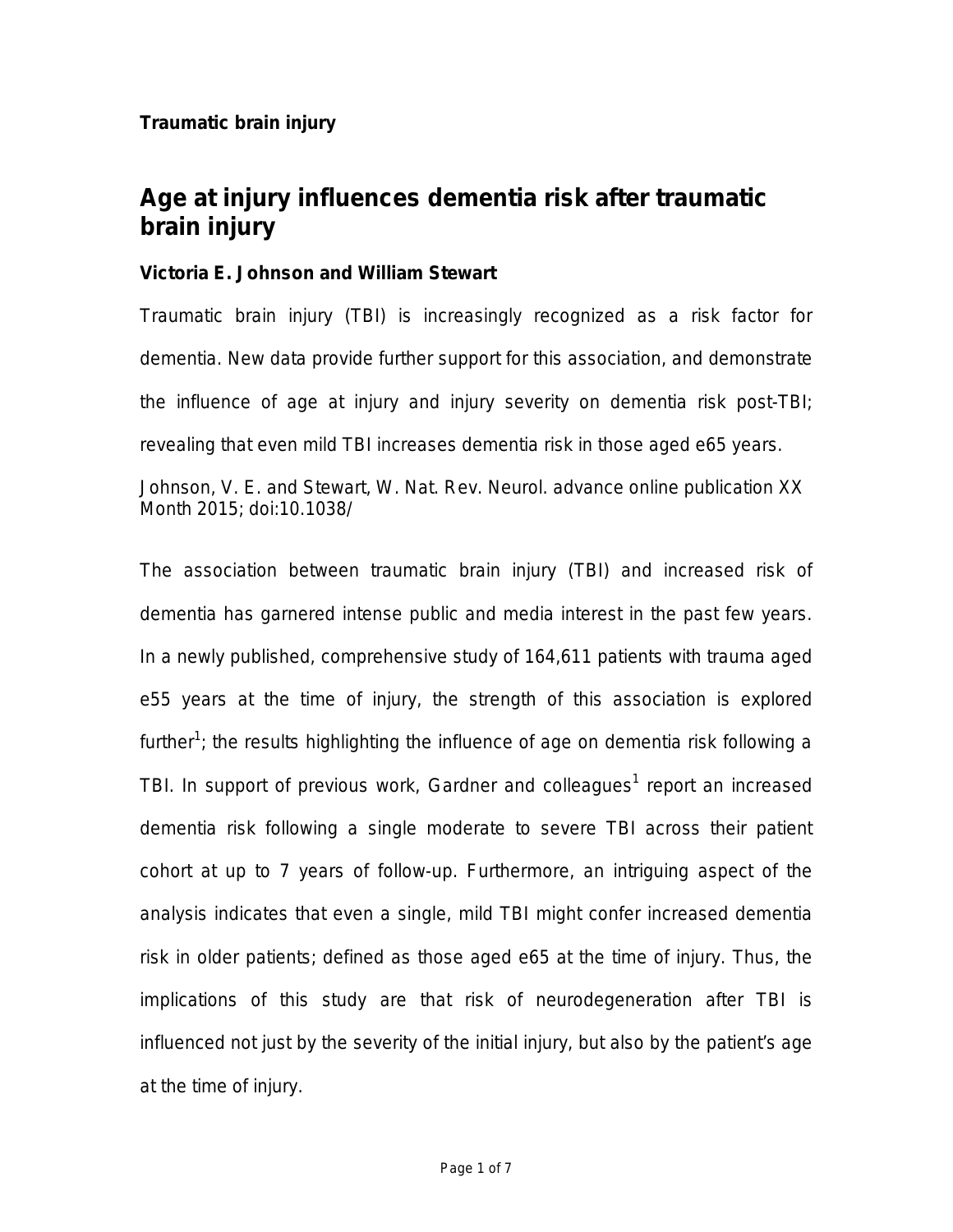In the past 5 years considerable attention has been paid to the link between repetitive, mild TBI and neurodegenerative disease. This interest has, in large part, been driven by increasing reports of chronic traumatic encephalopathy (CTE) in autopsy studies of former athletes or military personnel.<sup>2,3</sup> However, the association between exposure to a single moderate or severe TBI and increased risk of dementia has been recognized for some time. Characterization of autopsy acquired material from long-term survivors of a single TBI reveals a complex neuropathology in a proportion of patients. This complex neuropathology, best described as a 'polypathology', includes abnormal tau and amyloid-² protein accumulation,<sup>4</sup> neuroinflammation, white matter degradation and axonal degeneration,<sup>5</sup> adding further to our appreciation of the full range of CTE pathology. However, although the neurodegenerative pathology of TBI is increasingly understood, conflicting reports exist regarding the epidemiological association of a single TBI with altered risk of dementia, which might reflect methodological limitations of studies on both sides of this debate.<sup>6</sup>

Several previous clinical studies have used a methodology comparing incidence of dementia in patients with TBI to that of the general population. In the new study by Gardner *et al*. <sup>1</sup> a more relevant index population of over 112,000 patients exposed to trauma without TBI provides the 'control' population. Over a follow-up period of up to 7 years after the original injury dementia risk in a cohort of almost 52,000 patients with TBI was assessed in comparison to this cohort of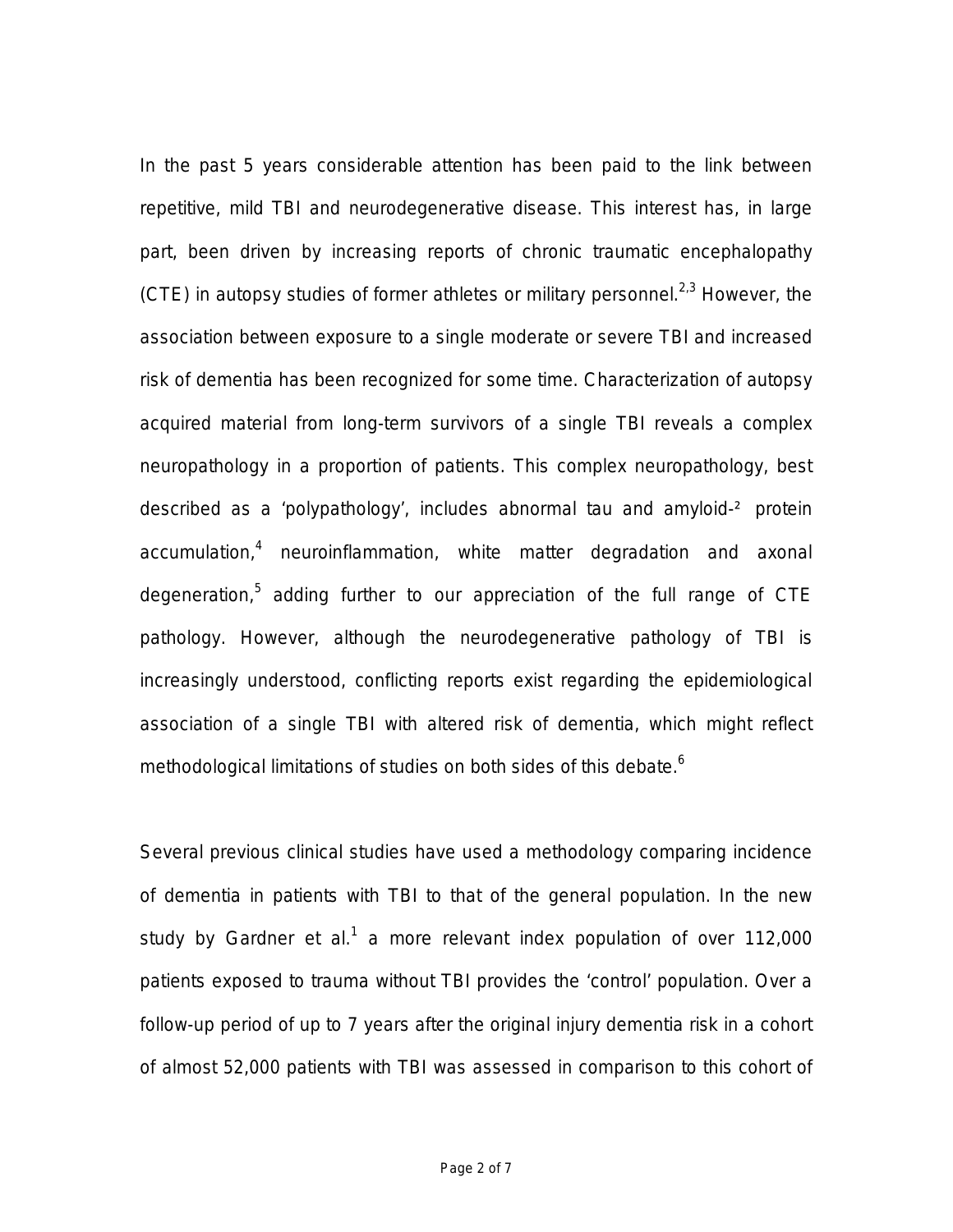patients exposed to trauma without TBI. As such, the authors attempted to mitigate against potentially unknown behavioural or clinical confounders that might also confer an increased risk of dementia in patients exposed to trauma.

Rather than relying on self or informant reporting of dementia, only confirmed, hospital-based diagnoses (International Classification of Diseases, Ninth Revision coded) were used to determine dementia outcome at follow-up. Importantly, patients in which a diagnosis of dementia was made within 1 year following injury were excluded from the analysis. This criterion reduced the possibility that pre-existing dementia acting as a risk factor for trauma, or evolving subacute TBI pathology might confound dementia diagnosis. Using this methodology, and adjusting for all covariables, the data are reported to show an increased dementia risk in patients surviving TBI compared with patients with trauma, without TBI across all age groups studied.

Intriguingly, this study also reveals a potential association between age at injury, injury severity and subsequent risk of dementia. The data demonstrate increased dementia risk following either a moderate, or severe TBI across the cohort. However, in the older patients in this study, defined as those aged e65 at time of injury, just a single, mild TBI was sufficient to increase dementia risk. Notably, TBI is a major public health problem in older individuals, with the highest rates of hospitalization from TBI observed in those aged e65.<sup>7</sup>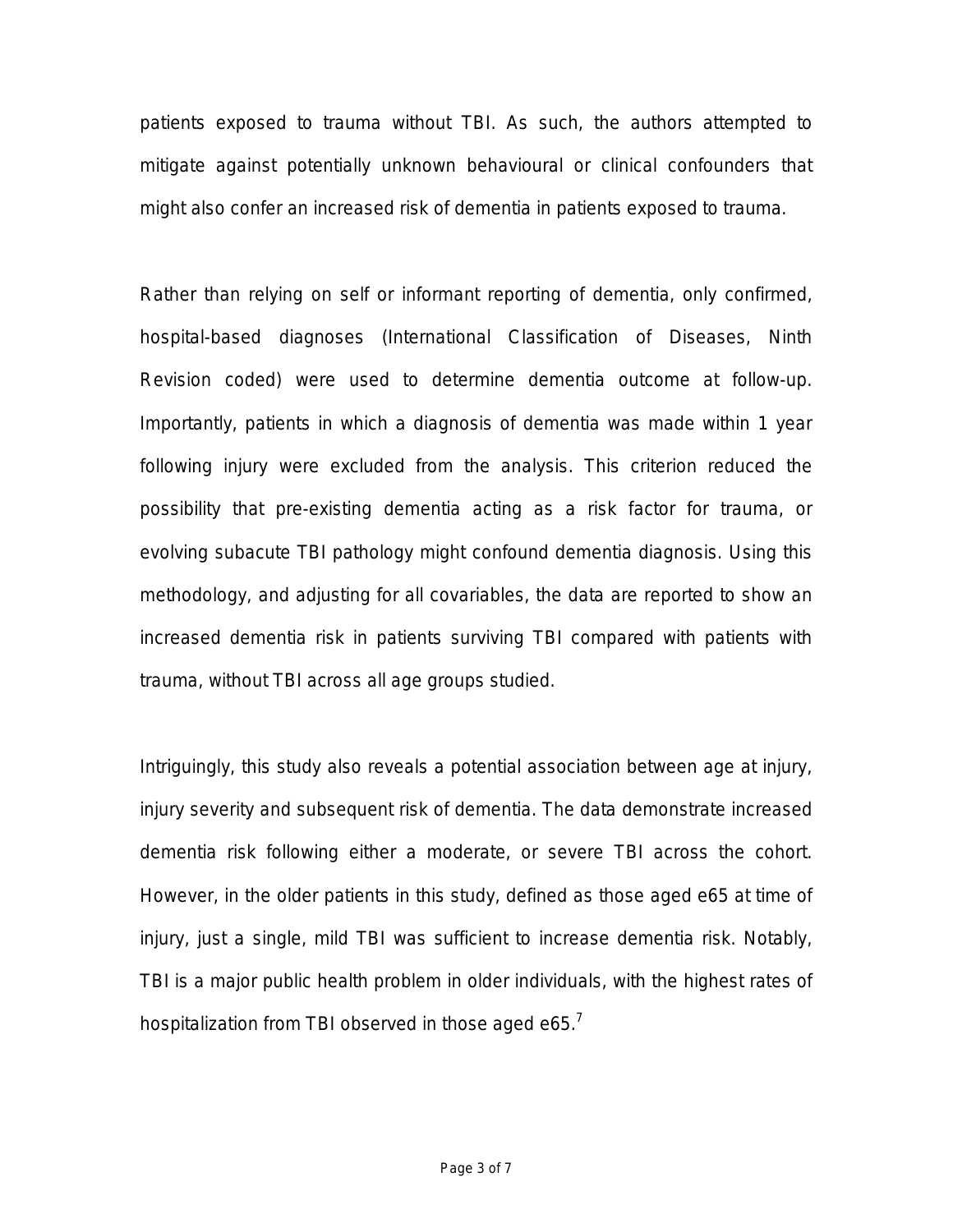Research has resulted in an increased appreciation of the range of neuropathologies associated with "normal" ageing, which show overlap with pathologies typically associated with neurodegenerative diseases, including brain atrophy, neurofibrillary tangles and amyloid-β plaques.<sup>8</sup> To avoid the confounding influence of 'normal' ageing, many studies investigating TBI-associated neurodegenerative pathologies often exclude older individuals and focus on younger patients. However, the study by Gardner *et al*. <sup>1</sup> underlines the pressing need to further examine the interplay between TBI, age and dementia risk. The presence of comorbidities, and their potential contribution to pathophysiology is of particular relevance in this older age group. In this respect, the population of patients with TBI in this study was slightly older, had a higher percentage of males and a higher incidence of cardiovascular comorbidities than the counterpart cohort of patients with trauma without TBI. While the association with dementia risk remained after adjustment for these covariates, the need for robust accounting for comorbidities is critical to further investigation of the potential mechanisms of disease, particularly in mild TBI.

Owing to the inherent restrictions of retrospective analyses, one limitation of this work is the inability to exclude previous TBIs that might have occurred prior to the period of study, including repetitive mild exposures. To date, the association between repetitive mild TBI and chronic neurodegeneration has not been robustly explored at a population level, with the vast majority of data being derived from relatively small and highly-selective case series.<sup>2,3</sup> As such, any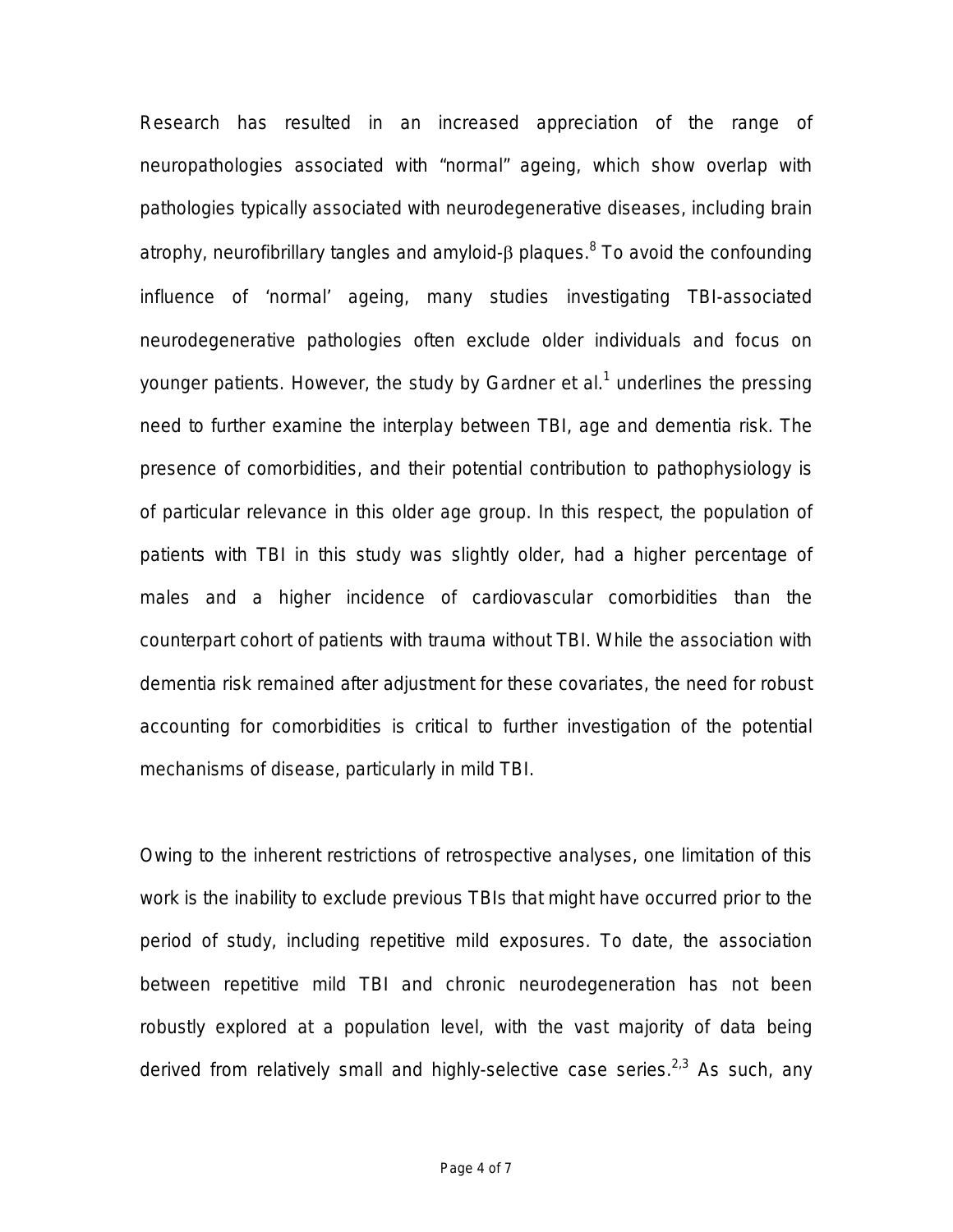speculation as to how this potential variable might influence dementia risk is limited. However, Gardner *et al*.<sup>1</sup> did note that patients with a second TBI during follow-up had twice the dementia risk, suggesting a dose-response relationship.

Overall, this work represents an important contribution to our understanding of the association between TBI and increased risk of dementia. These findings also underscore the pressing need for further, well-constructed, longitudinal studies examining the chronic and progressive consequences of TBI across all age groups. Risk of a worse outcome in the acute period following TBI is known to increase with older age. $9,10$  Given the advancing average age observed in many national populations, further understanding of any age-associated vulnerability to progressive neurodegenerative outcomes following TBI will be of critical importance.

Department of Neuropathology, Laboratory Medicine Building, Southern General Hospital, 1345 Govan Road, Glasgow G51 4TF, UK (W.S.)

Department of Neurosurgery, Perelman School of Medicine, University of Pennsylvania, Philadelphia, PA19104, United States. vje@mail.med.upenn.edu (VEJ)

Correspondence to: W.S. **william.stewart@glasgow.ac.uk**

Competing interests**:** The authors declare no competing interests.

- 1. Gardner, R. C.*, et al.* Dementia risk after traumatic brain injury vs nonbrain trauma: the role of age and severity. *JAMA Neurol*. http://dx.doi.org/10.1001/jamaneurol.2014.2668.
- *2.* McKee, A. C., *et al*. The spectrum of disease in chronic traumatic encephalopathy. *Brain* **136**, 43–64 (2013).
- 3. Smith, D. H., Johnson, V. E. & Stewart, W. Chronic neuropathologies of single and repetitive TBI: substrates of dementia? *Nat. Rev. Neurol.* **9**, 211–221 (2013).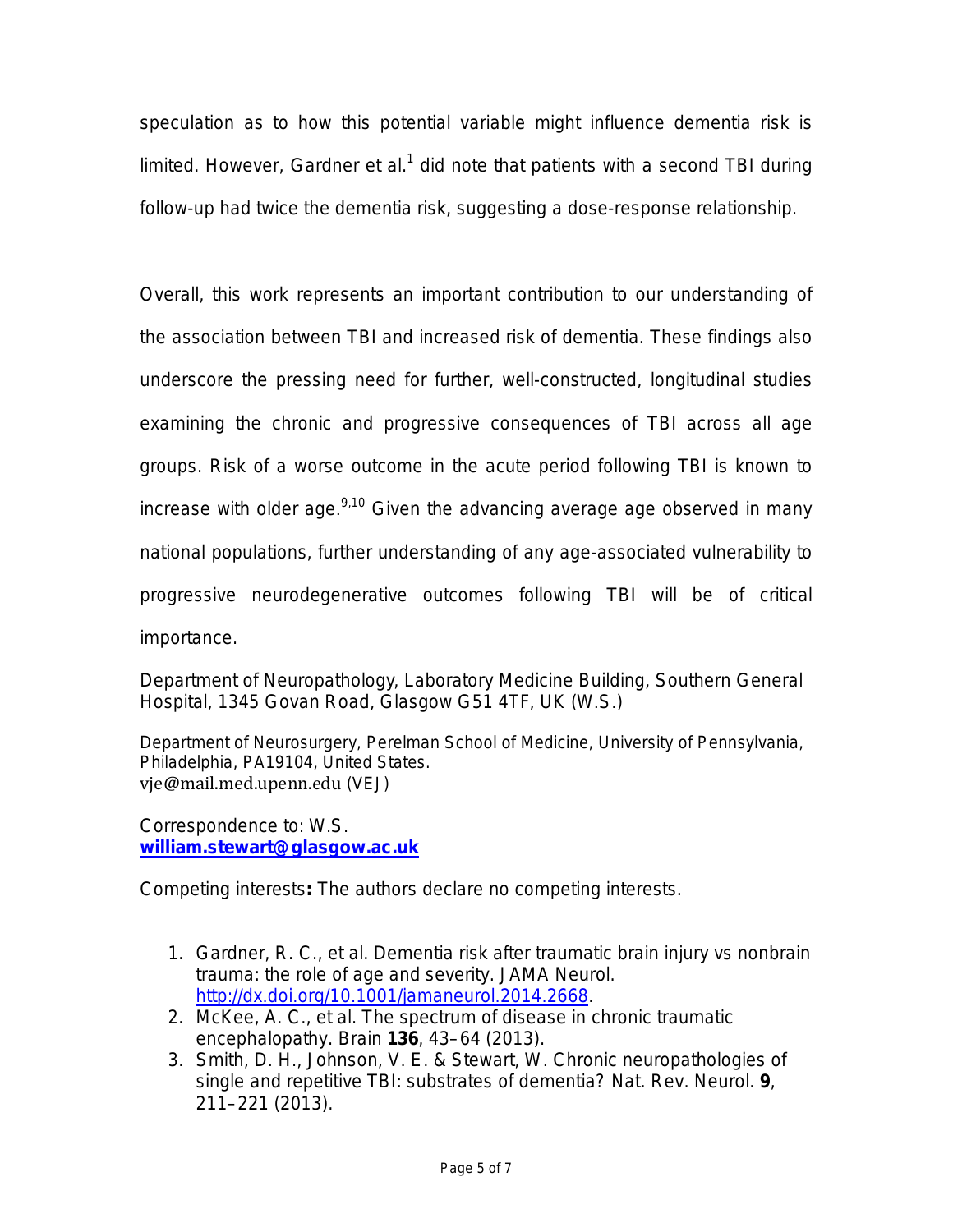- 4. Johnson, V. E., Stewart, W. & Smith, D. H. Widespread tau and amyloidbeta pathology many years after a single traumatic brain injury in humans. *Brain Pathol.* **22**, 142–149 (2012).
- 5. Johnson, V. E.*, et al.* Inflammation and white matter degeneration persist for years after a single traumatic brain injury. *Brain* **136**, 28–42 (2013).
- 6. Fleminger, S., *et al*. Head injury as a risk factor for Alzheimer's disease: the evidence 10 years on; a partial replication. *J. Neurol. Neurosurg. Psychiatry* **74**, 857–862 (2003).
- 7. Faul, M., Xu, L., Wald, M. M. & Coronado, V. Traumatic brain injury in the United States: emergency department visits, hospitalizations and deaths 2002–2006. Centers for Disease Control and Prevention [online] http://www.cdc.gov/traumaticbraininjury/pdf/blue\_book.pdf. (2010)
- 8. Savva, G. M., *et al.* Age, neuropathology, and dementia. *N. Engl. J. Med.* **360**, 2302–2309 (2009).
- 9. Susman, M., *et al*. Traumatic brain injury in the elderly: increased mortality and worse functional outcome at discharge despite lower injury severity. *J. Trauma* **53**, 219–223 (2002).
- 10.Hukkelhoven, C. W.*, et al.* Patient age and outcome following severe traumatic brain injury: an analysis of 5600 patients. *J. Neurosurgery* **99**, 666–673 (2003).